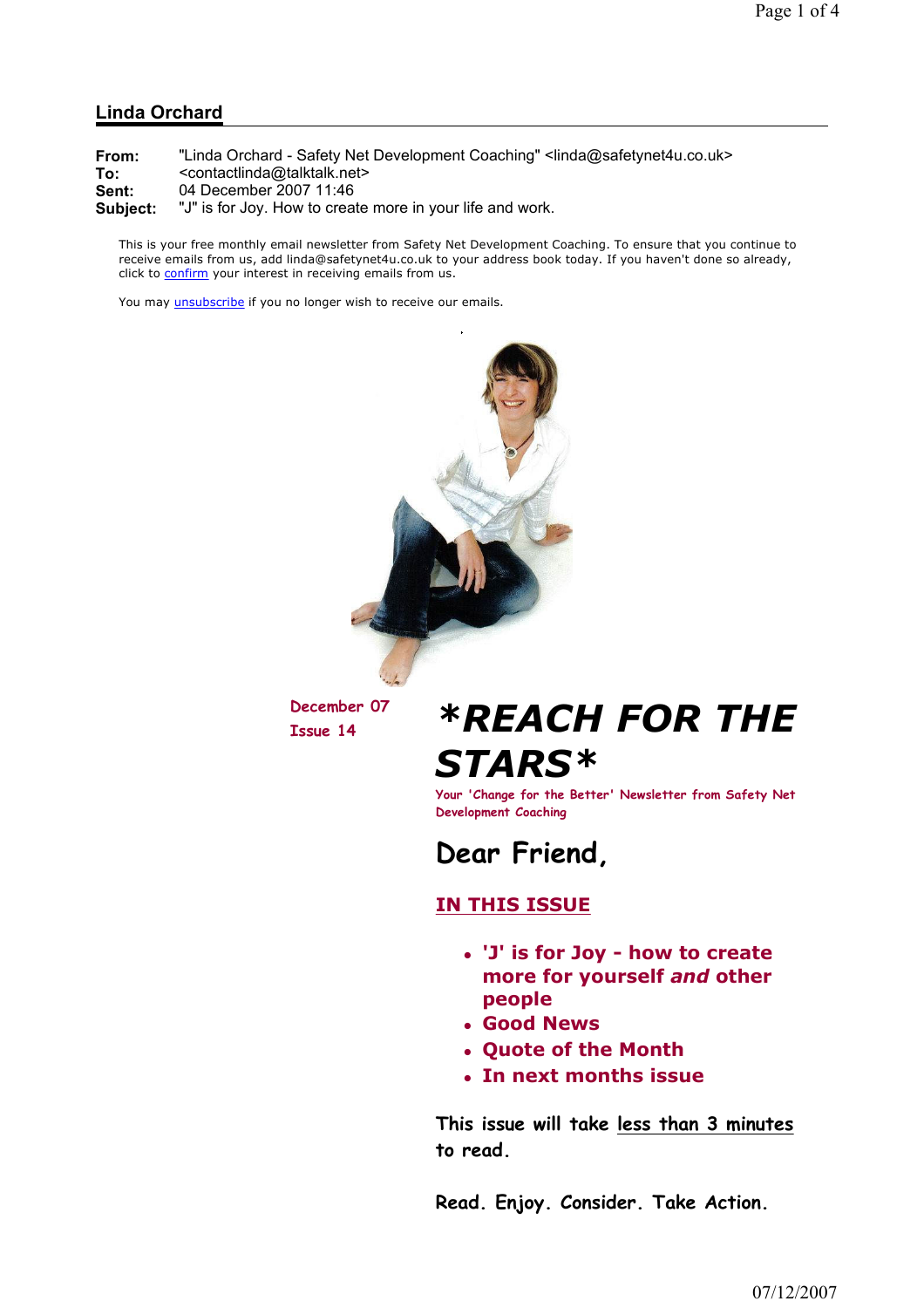### 'J' IS FOR JOY - HOW TO CREATE **MORE**

Find out how creating more JOY in your life is a habit you can easily get into

### Be happier personally and professionally



Most people would like to be happier than they already are. And when you have more joy in your life, it makes a difference, doesn't it? So just how do you go about creating it?

This Christmas, you can give this gift to yourself AND those around you by simply noticing the good stuff when it happens. If you're out of practice, now is a great time to start again, ready for next year.

For example, when you're doing your Christmas shopping, notice when you bag a bargain instead of moaning about the queues. Notice anything you can that's good, and I mean ANYTHING, particularly the small things we take for granted.

So, notice when your computer is working well, with no glitches. Notice the fact that you have people to send Christmas cards to, instead of moaning about the postage or the stress of getting them all written, and be glad you have lived another year on this amazing planet.

Notice perhaps that you are still in business, or acknowledge what you HAVE achieved this year rather than what didn't go so well. If you're not thrilled with your life or your job at the moment, make a decision to find just a little something to be grateful for. If you're struggling with this, as many people do today, you are not alone. Try this experiment.

Give your life a mark out of 10 for how good it is today. Even if you only give it 2 out of 10, that means there is something stopping it from only being a 1, isn't there? That's your starting point.

Then take a few moments to make a list of what you could do in the coming year to take responsibility for pushing the number up.

Ask yourself if you are giving 100% effort and enthusiasm to what you're doing. If not, muster up all the 'oomph' you have left and whilst you are doing a particular task, put 100% in to it. You will find you complete it faster and will genuinely enjoy it more, knowing you are doing the best you can.

The best part of this is that when you are relaxing and taking time out for yourself, you should put 100% into this too. No need to feel guilty or stressed about other tasks. Concentrate fully on what you are doing at work and play.

When you're feeling stretched and stressed, notice when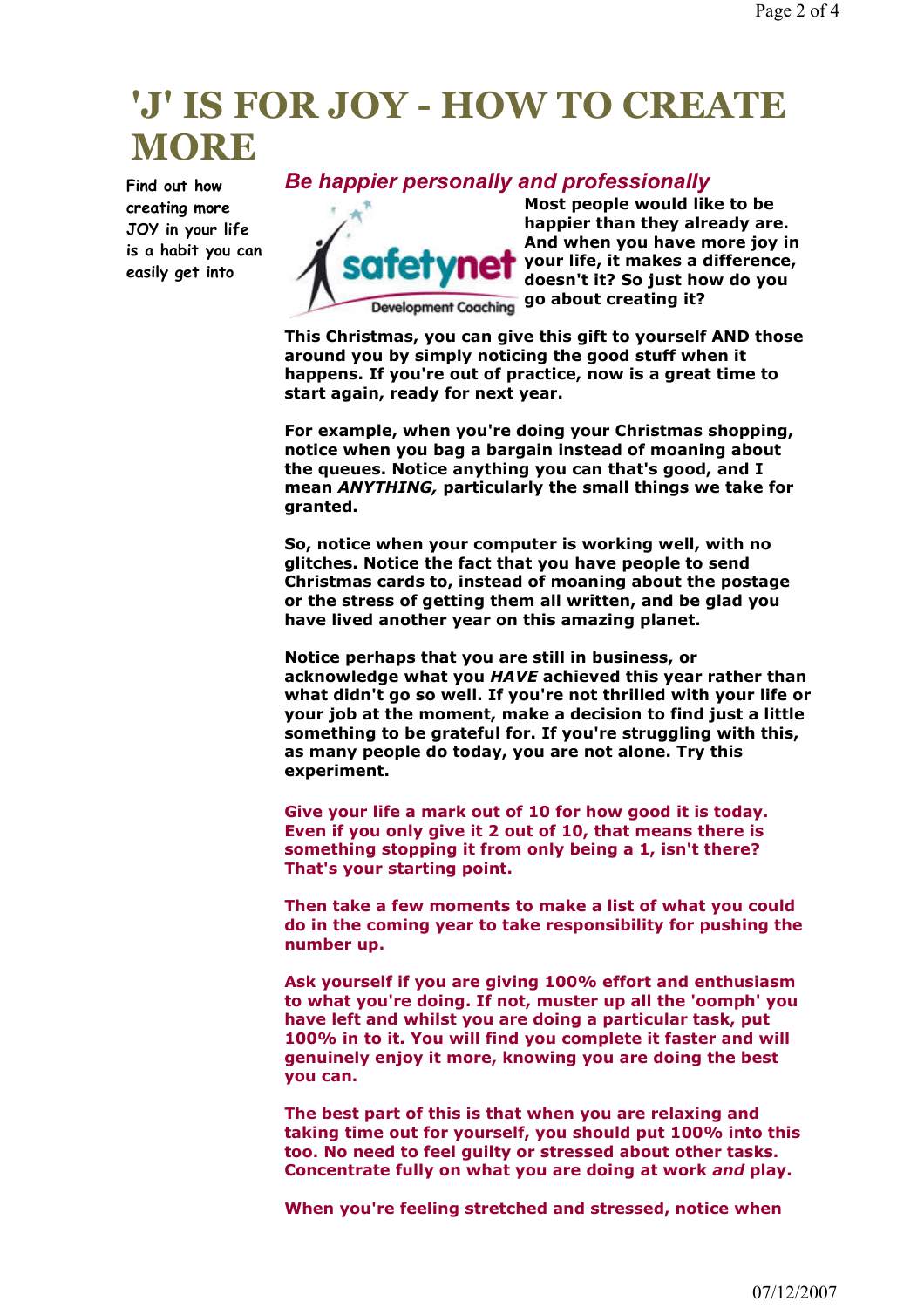people still bother say thank you or sorry, and make sure you take time to do the same, to brighten their day too.

Notice all of this and move into 2008 with an open heart and new hope for the future. In life, in love and in business.

And remember, ALWAYS say thank you to the parking space angel in Milton Keynes (or in your nearest Christmas shopping 'pleasure' zone) when you find an empty space with your name on it!

## GOOD NEWS

New qualification means improved service for you Forgive me taking up space with an announcement of my own. It's here because I thought you'd want to know that something else is now available to you.

Having recently qualified as a Master Practitioner of NLP, I'm really looking forward now to doing more phobia cure work, and helping you when you want a real boost in your confidence levels, motivation and you want to add tangible value to your life. I'm now in possession of some of the most fantastic tools imaginable to create change for the better and I'd like to share them with you now.

Contact me on 0845 644 4634 if you'd like to know more about how you could benefit from the new service.

### "QUOTES OF THE MONTH"

This month's quote is from J M Barrie



"The secret of being happy is not doing what one likes, but liking what one does."

When you apply the 100% rule, you can decide to enjoy what you are doing right now, act as if it is what you would truly choose to be doing and enjoy the amazing

sense of satisfaction that occurs. You should notice the contrast , compared to how you feel when you are doing something under sufferance and your mind is elsewhere. Why not give it a go? There is nothing to lose.

Next month, 'K' is for Keys to Success. Discover strategies that create dramatic change for the